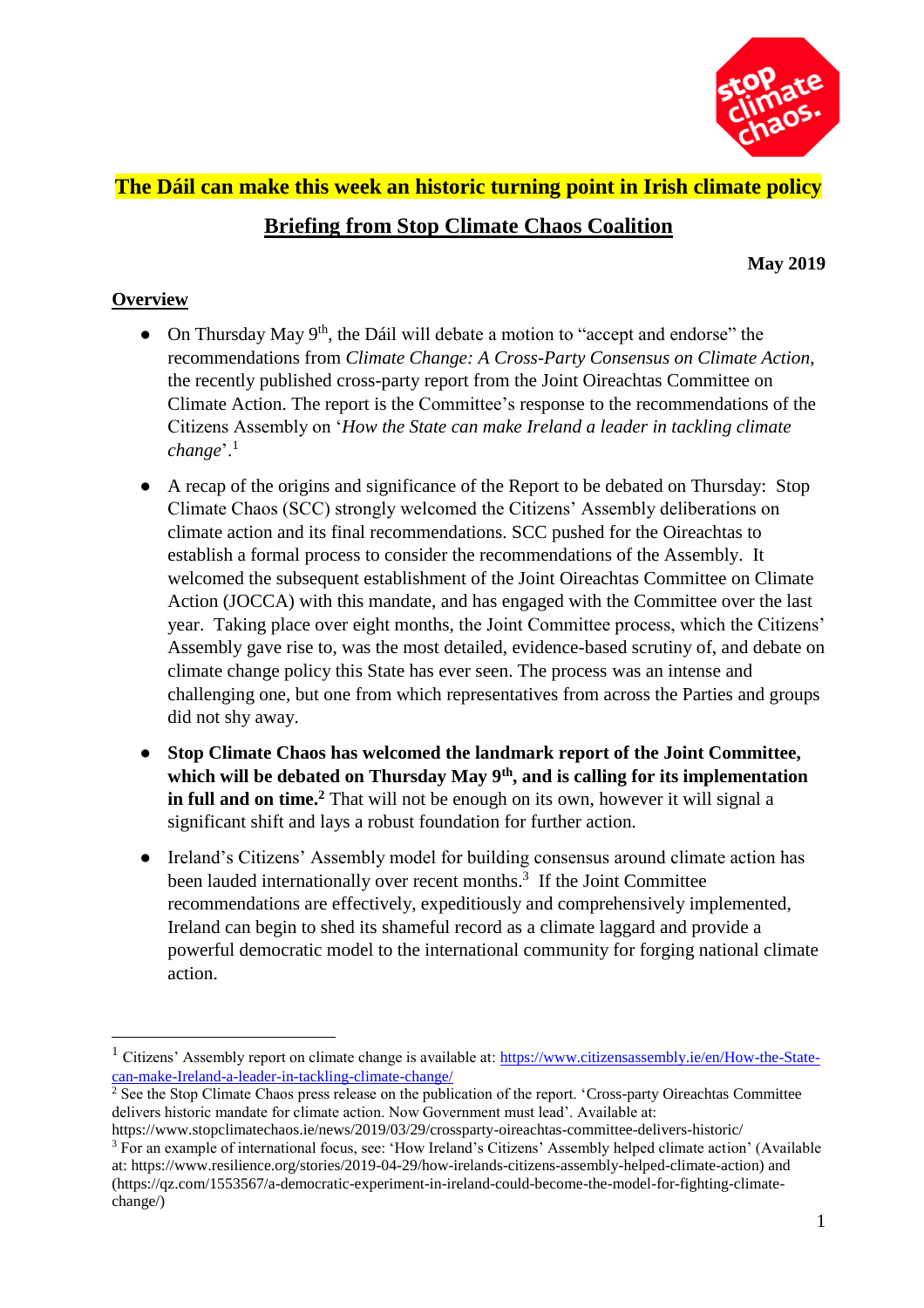

● Let us be clear. **The recommendations of the Joint Committee, even if implemented in full, will not close the gap between Ireland's current emissions pathway and our obligations under the Paris Agreement. They give us a chance. Our last chance. A chance which must be built on swiftly, consistently, equitably, transparently and resolutely over the short decade ahead in which we have to halve global and Irish emissions in order to keep global warming below 1.5°C.** A stable climate is a prerequisite for all other social, economic and political goals.

#### **In the debate on Thursday May 9th, SCC recommends that:**

- All Parties, Groups and TDs demand that the Government **incorporates** the full suite of recommendations of the Joint Committee in the forthcoming All-of-Government Action Plan on Climate Change, and the National Energy and Climate Plan due to be submitted to the European Union at the end of 2019.
- All Parties, Groups and TDs call on the Government to **ensure implementation** of all the recommendations in line with the deadlines set by the Committee. In particular, to ensure the preparation of the first carbon budget within 12 months as proposed, and to bring legislation before the Dáil before the 2019 summer recess to amend the Climate Action and Low Carbon Development Act 2015 to incorporate the new national target and governance arrangements recommended in Chapter 1 of the Joint Committee Report.

# **Context**

 $\overline{a}$ 

In advance of this important debate, Stop Climate Chaos – the civil society coalition campaigning for Ireland to do its fair share to tackle climate change $4$  – has produced this briefing to highlight the significance of the moment that now exists.

Over the last two decades, Irish climate policy has been undermined by a considerable implementation gap, with significant implications for Ireland's emissions record and reputation on tackling climate change.<sup>5</sup> Due to the absence of a detailed decarbonisation roadmap, Ireland is far off course to achieve its climate change targets.<sup>6</sup> Our 2020 energy and climate targets will not be met, and considerable challenges remain to achieving our 2030 and longer-term

<sup>4</sup> The Coalitions' 33 members include overseas aid and development, environmental, youth and faith based organisations: Afri, BirdWatch Ireland, Christian Aid Ireland, Comhlámh, Community Work Ireland, Concern Worldwide, Cultivate, Cyclist.ie, Dublin Friends of the Earth, Eco Congregation Ireland, ECO UNESCO, Feasta, Fossil Free TCD, Friends of the Earth, Good Energies Alliance Ireland, Gorta-Self Help Africa, Jesuit Centre for Faith and Justice, Just Forests, Kimmage Development Studies Centre, Latin America Solidarity Centre (LASC), Liberia Solidarity Group, Methodist Church of Ireland – Council of Social Responsibility, Mountmellick Environmental Group, National Youth Council of Ireland, Oxfam Ireland, Peoples Climate Ireland, Presentation Ireland, Tearfund Ireland, Trócaire, An Taisce, VITA, V.O.I.C.E., and Young Friends of the Earth. <sup>5</sup> Little, C. and Torney, D. The politics of climate change in Ireland: symposium introduction. Irish Political

Studies, 2017, 32: 2, 1910198

<sup>6</sup> Climate Change Advisory Council. Press release: Ireland is completely off course to achieve its 2020 and 2030 climate change targets. Available at:

<http://www.climatecouncil.ie/media/Press%20Release%20AR2018%20WEB.pdf>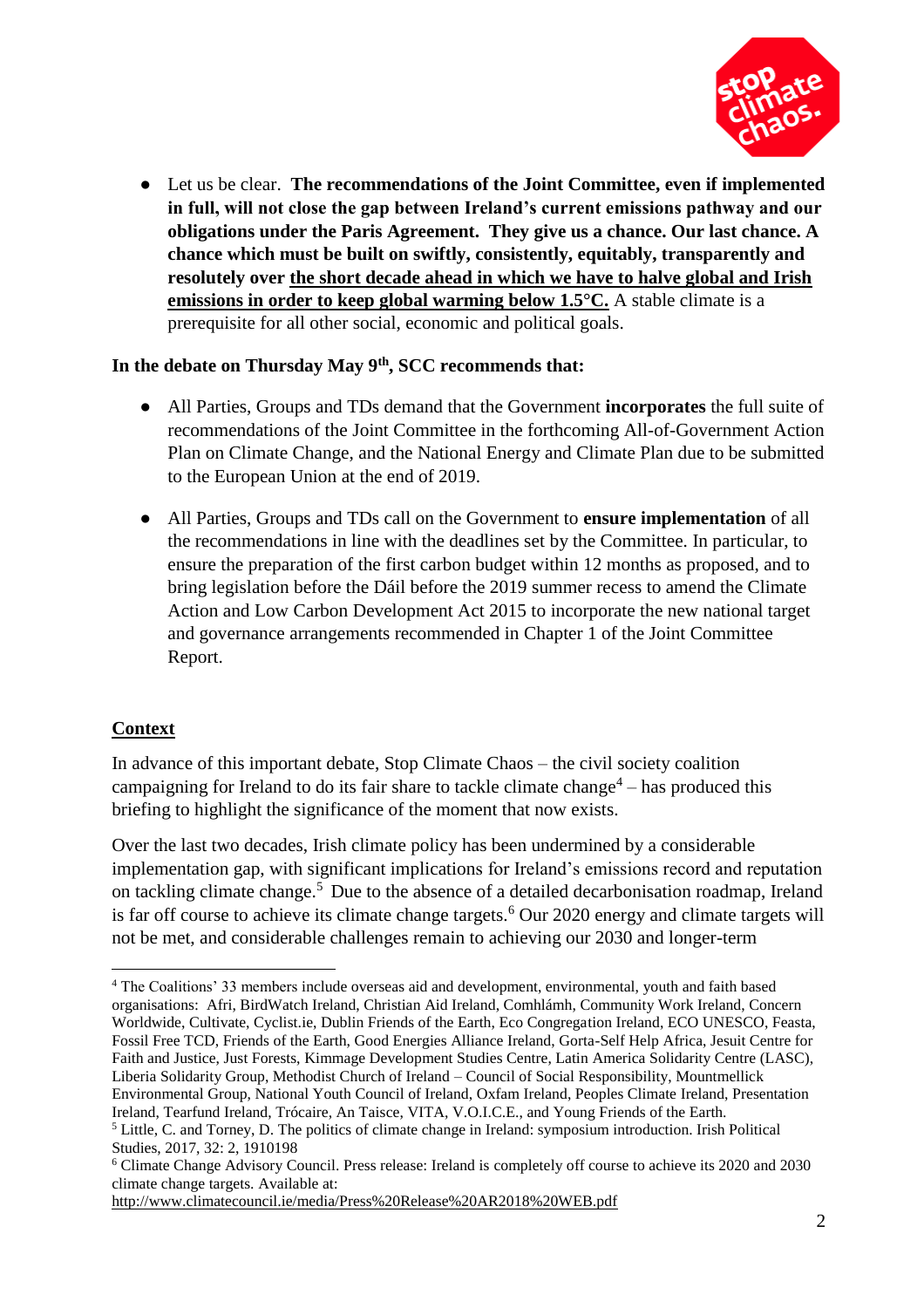

obligations. This poor record undermines Ireland's reputation as a responsible multilateral actor on the global stage and directly undercuts the important work of our Overseas Development Assistance Programme. The impacts of climate change are already devastating the poorest countries in the world that have done the least harm. Flooding in Southern Africa, following swiftly in the wake of Cyclone Idai, is only one of the numerous unfolding large scale human tragedies of climate change. Ireland, furthermore, is not immune: there are major risks for society, environment, health and economy.

To illustrate the extent and potential scale of these risks, the Director General of the Environmental Protection Agency, Laura Burke, warned that extreme weather events linked to climate change have 'severely tested the resilience of Ireland's infrastructure; economy, healthcare services and people's wellbeing'.<sup>7</sup> In a similar vein, in late 2018, the Governor of the Central Bank of Ireland cautioned that 'if the pace of transition [to a low carbon economy] is too slow, a sharper adjustment will be ultimately required, posing macroeconomic and financial stability risks.' Failure to implement an economy-wide climate policy framework now will result in a much costlier and sharper transition in years to come, especially as the social and economic costs of inaction are magnified.<sup>8</sup> As the Intergovernmental Panel on Climate Change puts it in its [recent report,](https://www.ipcc.ch/site/assets/uploads/2018/11/pr_181008_P48_spm_en.pdf) 'rapid, far-reaching and unprecedented changes in all aspects of society' are essential to prevent catastrophic climate change.<sup>9</sup>

As a coalition, Stop Climate Chaos has consistently called for, over the years, a shift in the direction of Irish climate policy. During this time, the public appetite for political response has risen significantly, evidenced by the strong consensus at the Citizens' Assembly and the recent surge in citizen engagement and concern, from school children, teachers and parents to local action groups and others. The role and remit provided to the JOCCA to develop the outcomes of the Citizens' Assembly into practical recommendations for Government has provided an opportunity for the Oireachtas to catch up with the public concern about climate change.

#### **Building on the Cross-Party Consensus on Climate Action**

 $\overline{a}$ 

The JOCCA report represents historic cross-party support for fundamental changes, and includes practical recommendations from the Committee to the Government.

Acknowledging the scale and urgency of the challenge, the report recommends the delivery of a suite of recommendations for immediate changes to climate policy governance and accountability, in addition to more specific wide-sweeping recommendations across key sectors of the economy and society. It emphasises the need to align policy with the temperature goals of the Paris Agreement, the latest science, and with the principles of Climate Justice and a Just Transition. Importantly the report acknowledges that it is only a first step and recommends a

<sup>7</sup> See 'Recent storms have cost billions and severely tested Ireland says EPA', *Irish Times,* October 4th, 2018. (Available at: [https://www.irishtimes.com/news/environment/recent-storms-have-cost-billions-and-severely](https://www.irishtimes.com/news/environment/recent-storms-have-cost-billions-and-severely-tested-ireland-says-epa-1.3651507)[tested-ireland-says-epa-1.3651507\)](https://www.irishtimes.com/news/environment/recent-storms-have-cost-billions-and-severely-tested-ireland-says-epa-1.3651507)

<sup>8</sup> Lane, Philip. Climate Change and the Irish Financial System. Economic Letter. Vol. 2019, No. 1. Central Bank of Ireland, 2019.

<sup>9</sup> Press release: Special Report on Global Warming of 1.5ºC (PDF) (Report). Incheon, Republic of Korea: Intergovernmental Panel on Climate Change (IPCC). 8 October 2018. Retrieved 7 October 2018. (Available at: [https://www.ipcc.ch/site/assets/uploads/2018/11/pr\\_181008\\_P48\\_spm\\_en.pdf\)](https://www.ipcc.ch/site/assets/uploads/2018/11/pr_181008_P48_spm_en.pdf)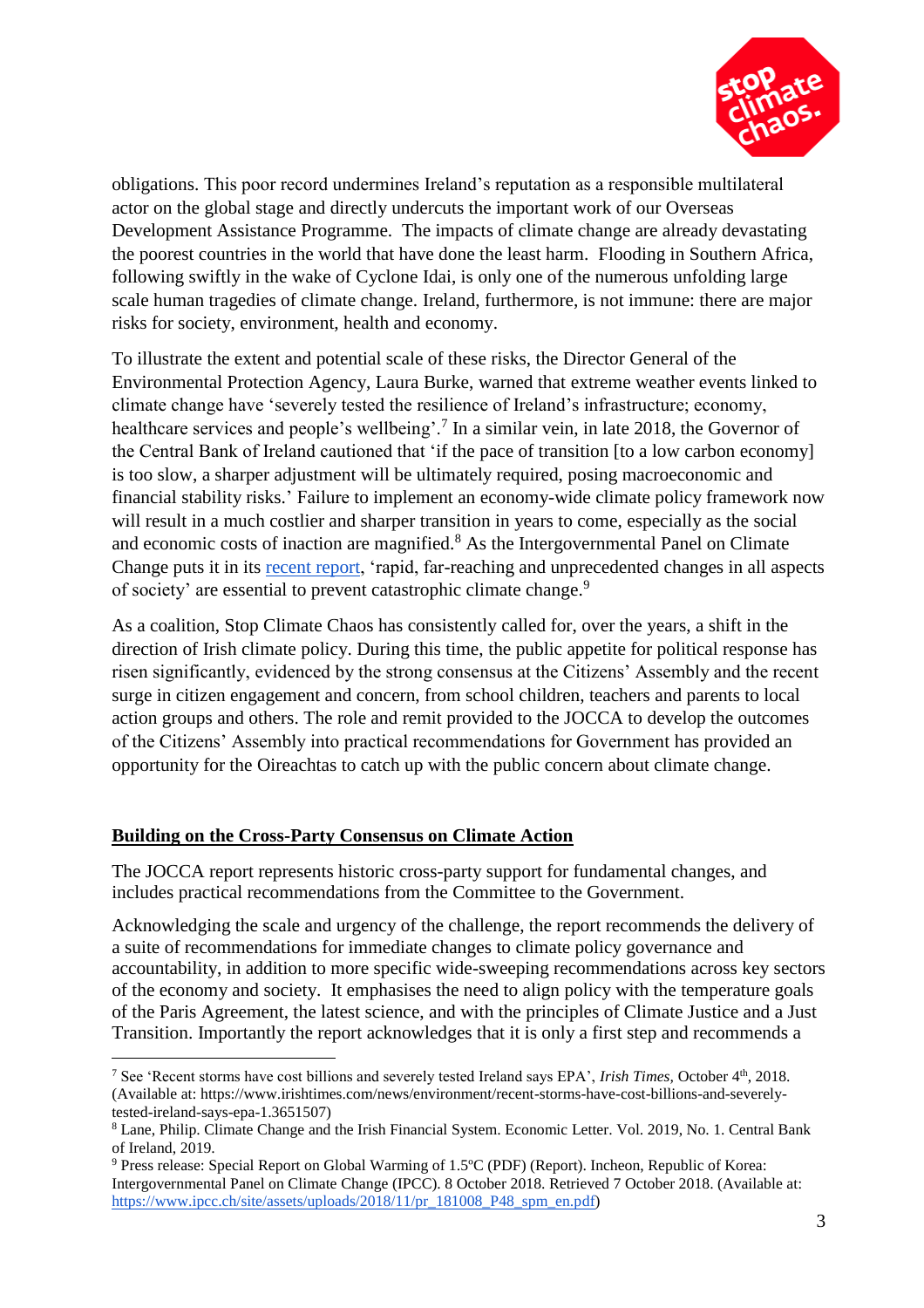

sustained cross-party process of continued policy development and accountability through changes to the Climate Action and Low Carbon Development Act 2015, the establishment of permanent Standing Committee dedicated to Climate Action, and a shared and sustained agenda of public engagement.

On long-term ambition, the Report recommends:

- in response to the latest climate science, replacing Ireland's current self-designated target of 80% reductions in emissions in the non-ETS sector by 2050, with a target of a new net zero emissions by that date.
- that this 2050 target and new, aligned 2030 climate and energy targets be legally enshrined.
- that the Government support an increase in EU policy ambition for 2030 targets. This would mean a change in the Government's current stance of blocking greater 2030 ambition at the collective European level.

The report also recommends the establishment of a Just Transition Task Force to ensure fairness for communities affected by the transition to a low carbon economy, and that the instruments, policies and regulations implemented by the State alleviate existing social inequalities and protect the vulnerable.

Overall, this landmark document sets a baseline of ambition that can help put Ireland on the right track. If delivered upon in full and on-time, it can provide an important building block for the upcoming All-of-Government Plan, the National Energy and Climate Plan (NECP), which Ireland must submit to the European Commission by the end of 2019, and the Long-Term Strategy, due in early 2020.

# **Delivering the 'Revolution in how we live' in the All-of-Government Plan**

The new All-of-Government Plan (expected on May  $15<sup>th</sup>$ ) is a once in a generation opportunity to, quoting the words of Minister Bruton, bring about the "revolution in how we live".<sup>10</sup> It is crucial that the recommendations of the Joint Oireachtas Committee are endorsed by the Dáil on Thursday May  $9<sup>th</sup>$ , and integrated into the upcoming All-of-Government Plan. These recommendations can help drive a sustained agenda of policy development and engagement that will begin to align Ireland's climate action framework with the temperature objectives of the Paris Agreement and with the principles of climate justice.

We have recommended that the Plan must do the following:

 $\overline{a}$ 

- Explicitly accept and fulfil the call to action from the Citizens' Assembly and the mandate from the Joint Oireachtas Committee;
- Adopt all the recommendations of the Oireachtas Committee's report, with a commitment to implement them in full and on time. In particular, to ensure that the

<sup>10</sup> 'Threat of climate change requires 'revolution in how we live', says Bruton.' *Irish Times*, November 7th, 2018. (Available at: [www.irishtimes.com/news/environment/threat-of-climate-change-requires-revolution-in-how-we](https://www.irishtimes.com/news/environment/threat-of-climate-change-requires-revolution-in-how-we-live-says-bruton-1.3689512)[live-says-bruton-1.3689512\)](https://www.irishtimes.com/news/environment/threat-of-climate-change-requires-revolution-in-how-we-live-says-bruton-1.3689512)